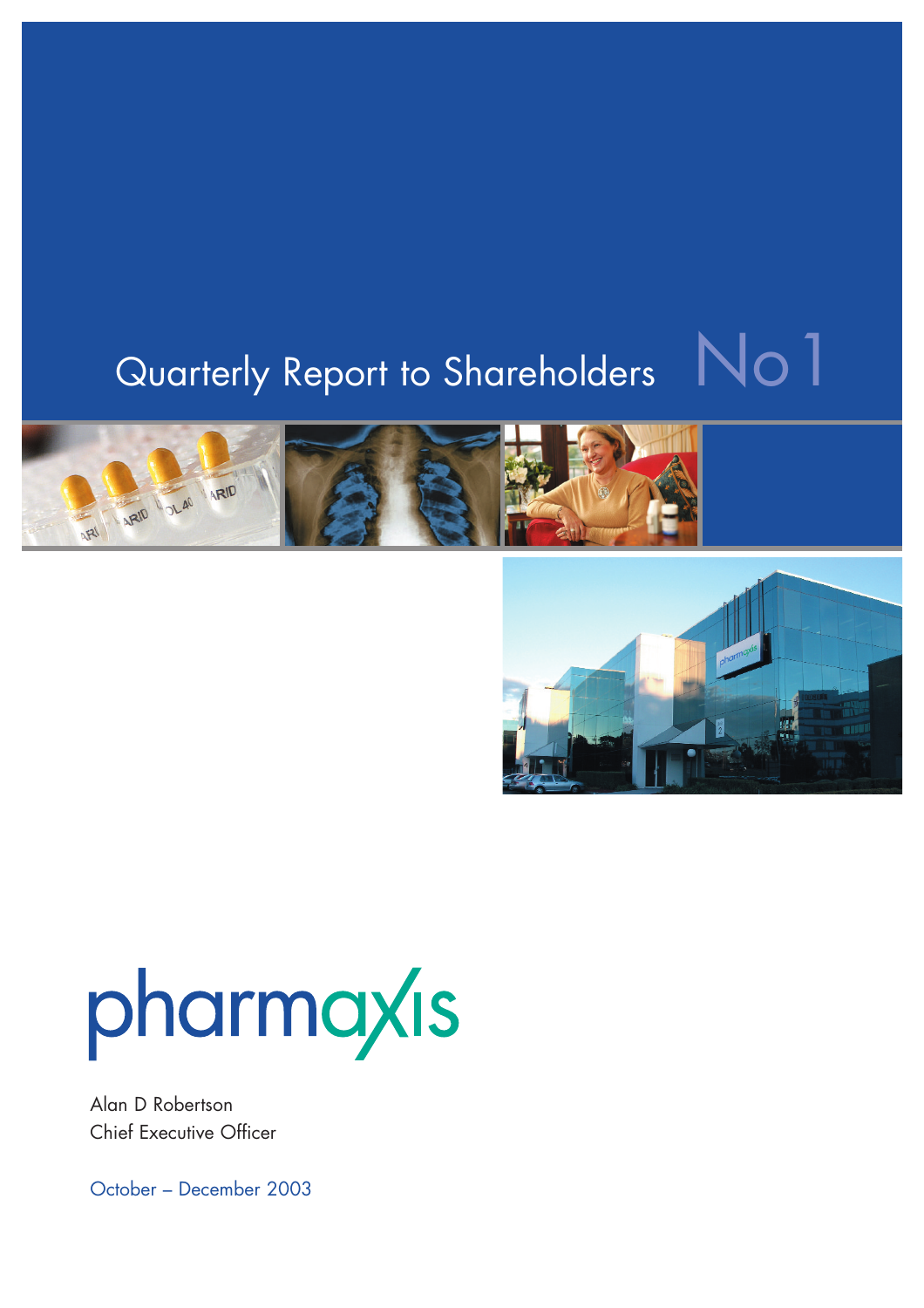Pharmaxis is a specialist pharmaceutical company committed to the research, development and commercialisation of human therapeutic products that address chronic respiratory and autoimmune diseases and the development of an improved lung function test.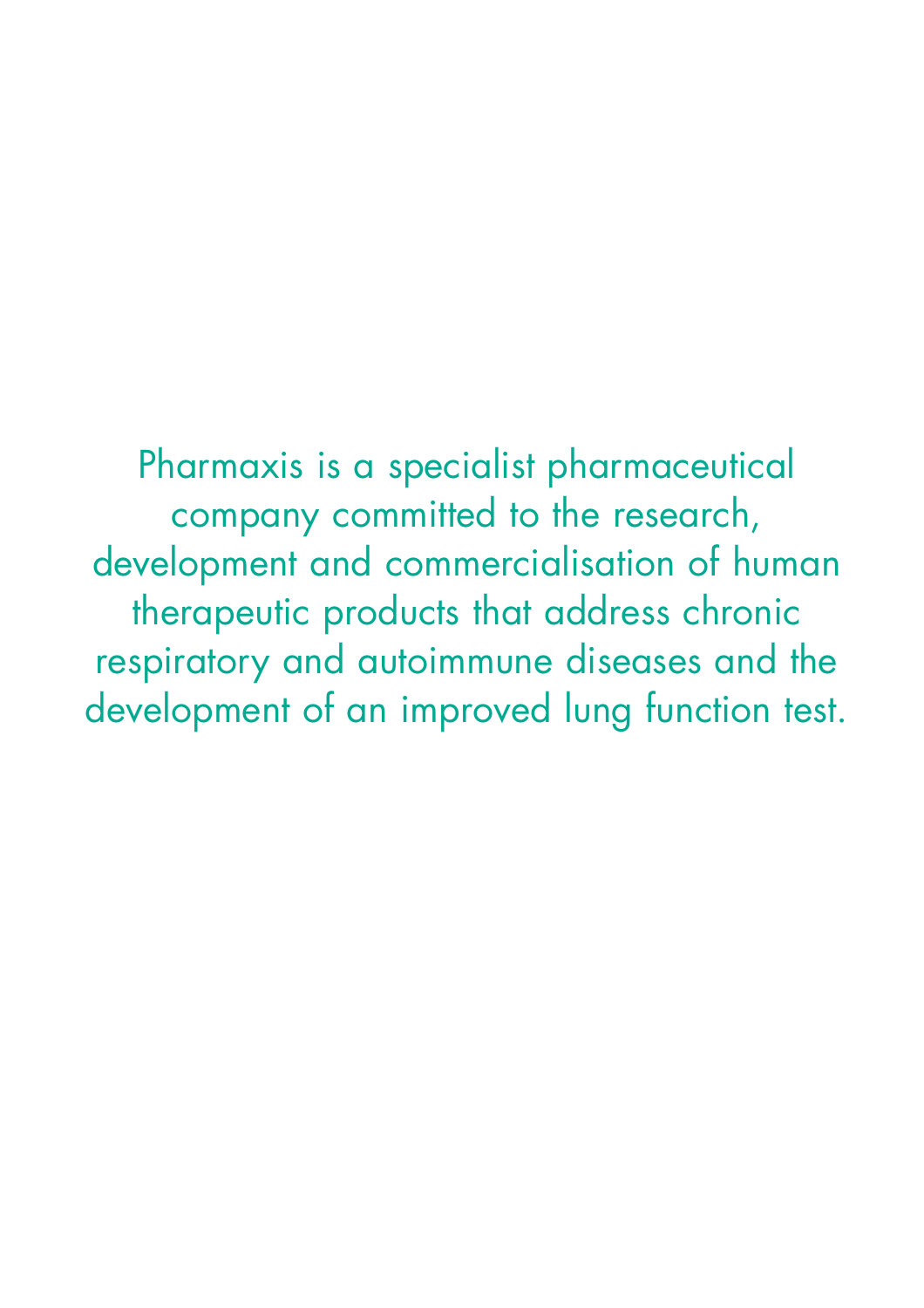# Company Overview

- Strength lies in our diversified portfolio of products at various stages of development which target highly attractive international markets across a range of diseases.
- Projects include new treatments for multiple sclerosis, cystic fibrosis, rheumatoid arthritis, chronic bronchitis and bronchiectasis, as well as a lung function test for people with airway diseases, including asthma, which is already in the final stage of clinical trials.
- Committed to building a fully integrated specialist pharmaceutical company with activities spanning research & development through to manufacture, marketing and distribution.
- Supported by an experienced board of directors and led by a management team with a proven track record in developing and commercialising breakthrough products.
- Committed to realising attractive returns for our stakeholders.

# Quarter Highlights

- Raised \$25 million through an initial public offering of 50 million shares at 50 cents per share listing on the ASX in November 2003 (ASX code: PXS).
- Commenced Phase II clinical trial with Bronchitol™ for Bronchiectasis.
- Commenced Phase III clinical trial with Aridol™ as lung function test.
- Regulatory approvals received for Phase II clinical trial with Bronchitol™ for cystic fibrosis.

# Expected Key Milestones/Activities – January to June 2004

#### February

- Half year financial results lodged with ASX.
- Initial clinical trials update Aridol™ and Bronchitol™.
- Provisional patent filing covering new series of anti-inflammatory agents.

#### April

• Quarterly report to Shareholders available.

#### June

- Scheduled completion of Aridol™ Phase III clinical trials.
- Scheduled completion of bronchiectasis Phase II clinical trial™.

# Facilities update

We have recently completed a refit of our state of the art facilities at Frenchs Forest (NSW) to cater for the relocation of the clinical trial and drug development group from Canberra. This team has been with the company since its inception and have moved to Sydney to progress efficiently the development of Aridol™, Bronchitol™ , PXS2000 and PXS25.

"Consolidation of operations in Sydney"

"Shares commence

trading on the Australian Stock

Exchange"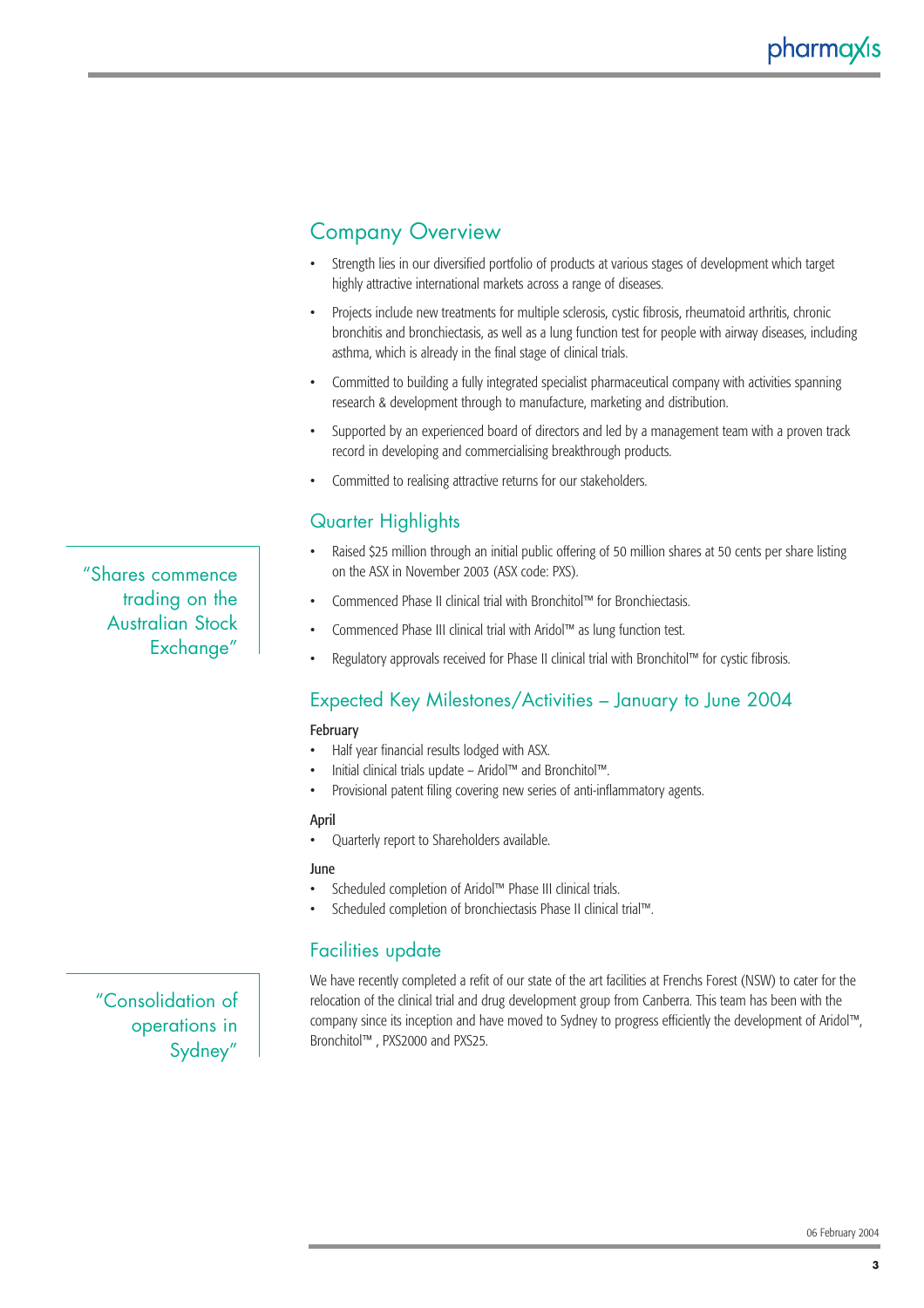"Management team strengthened to support commercial roll-out of Aridol"

"Expansion of potential markets for Aridol as a result of three new clinical research agreements"

"New molecule discovered as potential treatment for rheumatoid arthritis"

"PXS25 passes additional preclinical hurdles and remains on-track in development"

### Personnel

Gary Phillips joined the company in December 2003 as Commercial Director and will oversee the worldwide launch and commercial development of Aridol™. Gary is an experienced healthcare manager and was most recently the CEO of Novartis Australia and has an excellent track record in marketing and sales with new product launches and customer targeting programs. Gary is already making an important contribution to the growth of the business.

Ron Sinani has joined us from Abbot to look after our regulatory affairs function with an immediate focus on the registration of Aridol™ in Australia, USA and Europe. Ron has seven years Regulatory Affairs experience gained at organizations such as Sandoz (now Novartis) and Covance.

## Business Development

Prior to registration of Aridol™ we aim to give opinion leading physicians in key international markets hands on experience of the product, allowing them to confirm its benefits over existing lung function tests. This will provide us with powerful advocates in major markets, increase the body of evidence supporting Aridol™ and facilitate its market penetration after registration. In the last quarter, we have signed clinical trial agreements with leading research centres in Denmark, Switzerland and the UK. The Danish study has now commenced and the Swiss and UK studies will commence by mid year.

#### Research

Our research facility is located within the Australian National University campus in Canberra and our research interests are focused on discovering new treatments for autoimmune disease. Both PXS25 and PXS2000 are products of this research.

#### PXS2000

- PXS2000, a new class of anti-inflammatory molecules, continues to perform well in the preclinical testing phase, including models of multiple sclerosis and rheumatoid arthritis.
- A close structural relative, PXS2030, has emerged with enhanced activity. This compound is undergoing evaluation as a potential clinical candidate.
- PXS research team has also developed a completely new structural class of anti-inflammatory agents and these are the subject of a new provisional patent application that has been lodged in the USA by our US patent attorney.

#### Preclinical Development

- Successful pilot scale up manufacture of PXS25.
- Expected delivery of first GLP batch of PXS25 Feb 2004.
- PXS25 continues to perform well in preclinical safety evaluation.

PXS25 has been identified previously as a strong clinical candidate for the treatment of autoimmune diseases such as multiple sclerosis. The initial scale up manufacture of PXS25 has been contracted to a company with specialist expertise in this area. The manufacturing process has been smooth and we anticipate delivery of the first product batch in February 2004.

PXS25 continues to perform well in preclinical testing and recent results indicate the molecule has a high level of selectivity for its biochemical target. This means that the risk of serious adverse events is reduced and augurs well for its further development. The company is on track to have the preclinical development work completed by Q4 2004 and to commence clinical testing in healthy volunteers shortly thereafter.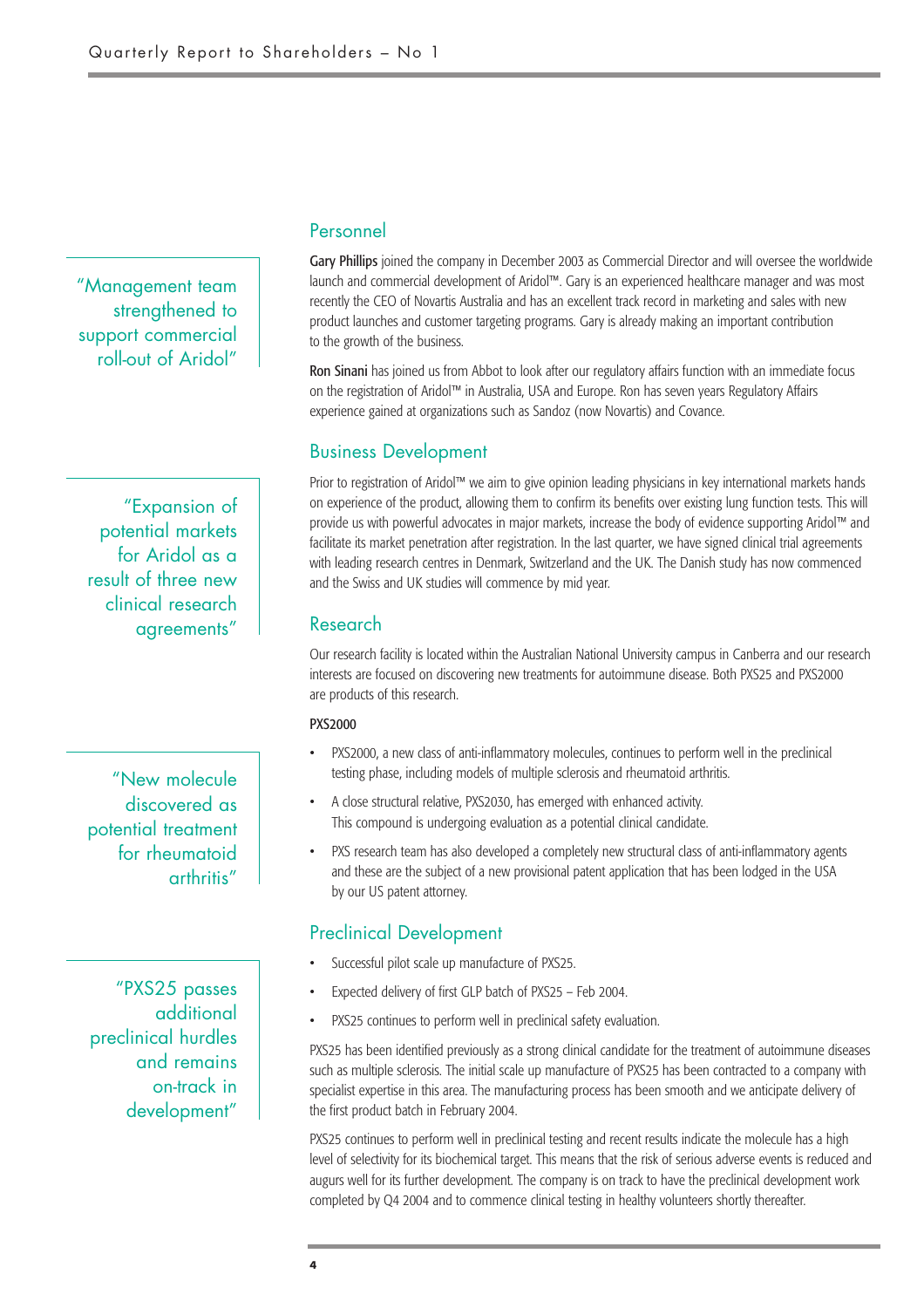|                                                              | Aridol™                                                                                                                                                                                                                                                                                                                                                 |  |  |  |
|--------------------------------------------------------------|---------------------------------------------------------------------------------------------------------------------------------------------------------------------------------------------------------------------------------------------------------------------------------------------------------------------------------------------------------|--|--|--|
| "Aridol clinical                                             | A lung function test for evaluating the severity of asthma in patients and their response to medication.                                                                                                                                                                                                                                                |  |  |  |
| study on track"                                              | Clinical trials that will allow registration of Aridol™ in Australia and Europe are on schedule.<br>$\bullet$                                                                                                                                                                                                                                           |  |  |  |
|                                                              | Enrolment on target for completion by the middle of 2004.                                                                                                                                                                                                                                                                                               |  |  |  |
|                                                              | High level of interest in Aridol™ from leading physicians allowing PXS to investigate additional product<br>claims. These potential claims include:                                                                                                                                                                                                     |  |  |  |
|                                                              | Improving asthma patient management through correct dosing of medication.                                                                                                                                                                                                                                                                               |  |  |  |
|                                                              | Identification and management of COPD patients who would benefit from steroid medication.                                                                                                                                                                                                                                                               |  |  |  |
|                                                              | Bronchitol™                                                                                                                                                                                                                                                                                                                                             |  |  |  |
| "First leg of                                                | Currently being evaluated as a therapeutic option for people suffering from diseases such as cystic<br>fibrosis, bronchiectasis and chronic bronchitis.                                                                                                                                                                                                 |  |  |  |
| bronchiectasis<br>study completes<br>patient<br>recruitment" | Has been designed to enhance lung clearance, improving lung function and providing a better quality<br>of life to patients.                                                                                                                                                                                                                             |  |  |  |
|                                                              | A 60 patient clinical trial is being conducted in Australia and New Zealand in volunteers with<br>bronchiectasis.                                                                                                                                                                                                                                       |  |  |  |
|                                                              | First phase of the study has completed enrolment, interim analysis of data will be conducted in mid-Fel<br>2004. This analysis is designed to give an indication of the level of benefit to the patient, to ensure the<br>patients are not being subjected to adverse events and that it is safe and ethically appropriate to contin<br>with the study. |  |  |  |
| "Cystic fibrosis"<br>study commences<br>patient enrolment"   | A 60 patient study is being conducted throughout Australia in volunteers with cystic fibrosis. All necessary<br>approvals have been received for the study, the study drug has been shipped to the centres and<br>enrolment is in progress. It is anticipated that this study will report in the middle of the year.                                    |  |  |  |

Clinical Development

- First phase of the study has completed enrolment, interim analysis of data will be conducted in mid-Feb patients are not being subjected to adverse events and that it is safe and ethically appropriate to continue
- A 60 patient study is being conducted throughout Australia in volunteers with cystic fibrosis. All necessary

06 February 2004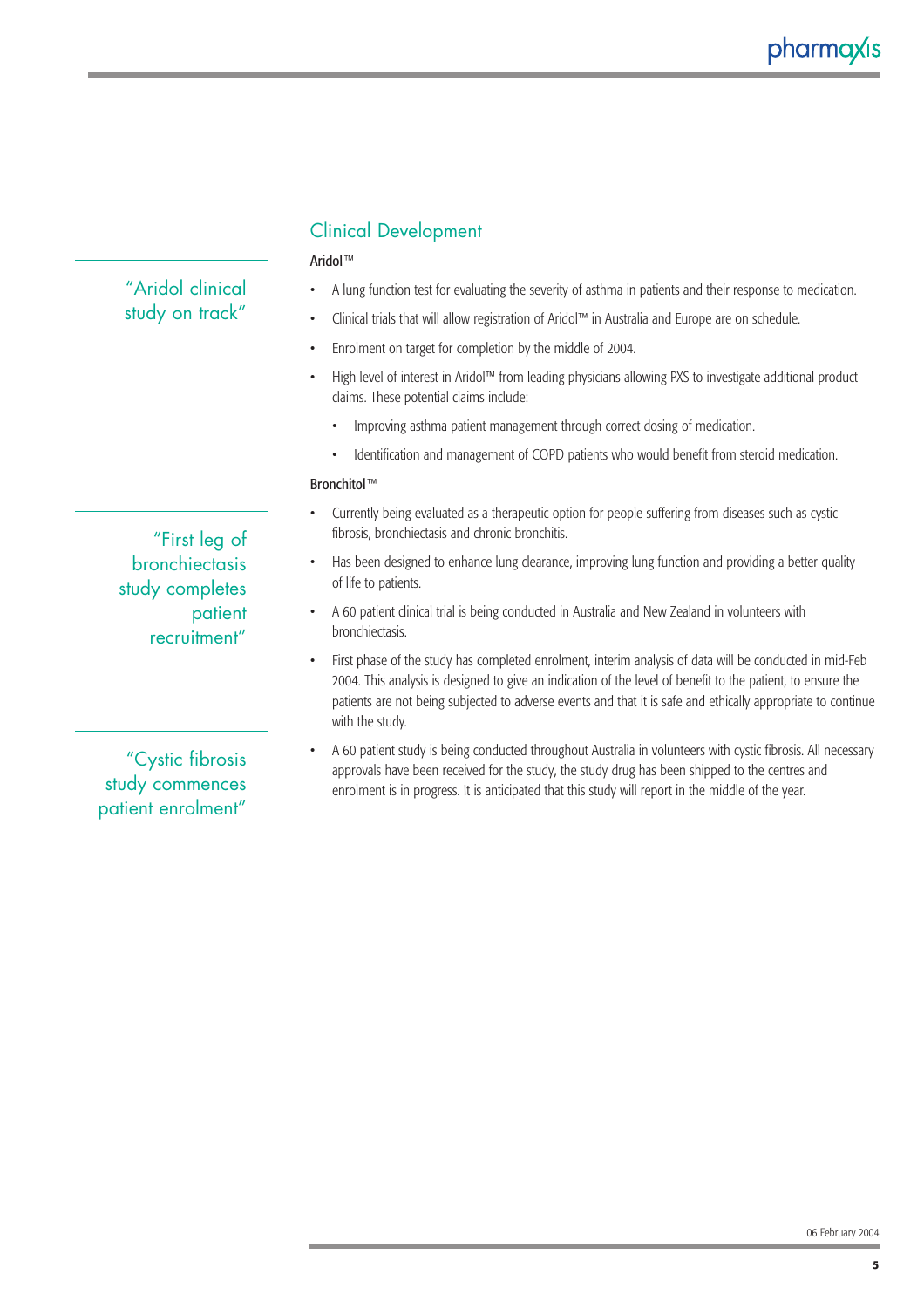#### Financial Highlights

|                               | Half Year Ended 31 December |            |  |
|-------------------------------|-----------------------------|------------|--|
|                               | 2003                        | 2002       |  |
|                               |                             |            |  |
| <b>Financial Performance</b>  |                             |            |  |
| Revenue $-$ other             | 975,219                     | 344,562    |  |
| Expenses                      |                             |            |  |
| Research & development        | (2,186,062)                 | (753, 706) |  |
| Administration                | (851, 743)                  | (312,069)  |  |
| Net loss before and after tax | (2,062,586)                 | (721, 213) |  |

|                                                                    | 31 December<br>2003 | 30 June<br>2003 |
|--------------------------------------------------------------------|---------------------|-----------------|
| Key Balance Sheet Items<br>Cash and bank accepted commercial bills | 27,726,394          | 7,383,923       |

| Cash and bank accepted commercial bills ( | 27,726,394 | 7.585.925  |
|-------------------------------------------|------------|------------|
| Plant and equipment                       | 1,479,577  | 1,515,016  |
| Intangible assets                         | 1,191,613  | 1,205,000  |
| Total assets                              | 31,188,195 | 10,494,556 |
| Total liabilities                         | 466.437    | 604.495    |
| Total shareholders' equity                | 30,721,758 | 9,890,061  |
|                                           |            |            |

- Cash and bank accepted commercial bills totaled \$27.7 million at 31 December 2003. We are therefore well positioned to fund our ongoing research, development and our new clinical trial programs.
- The increasing level of activity in pre-clinical development and clinical trials has resulted in increased research and development expenditure and this trend will continue in coming quarters.
- Revenue in the current period included interest earned on invested cash funds and payments received under the company's R&D Start Grant for the development of new treatments for cystic fibrosis.
- Projected cash usage for staffing, overheads and research and development expenditures remain on track.
- The Directors' Report in the 31 December 2003 Half Year Financial Statements contains a review of the half year financial performance.

# "Expenditure within budget"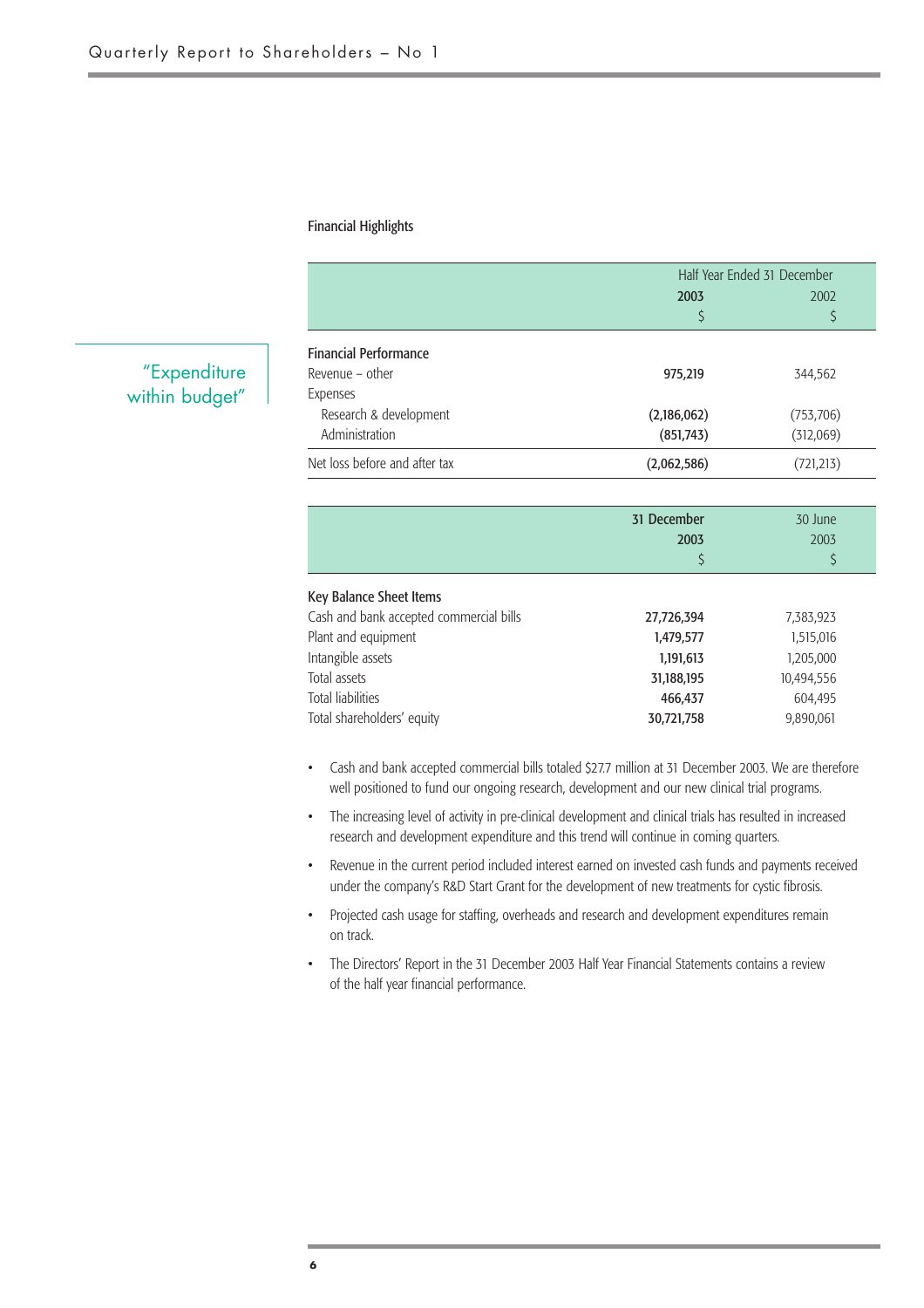# Intellectual Property

Our patent portfolio continues its journey without problems through the approval stages in the various territories. In addition, we have filed a new US provisional patent as described under the research section.

"New US provisional patent filed"

|                                                                                                                     | <b>USA</b> | Europe | Australia | <b>ROW</b> |
|---------------------------------------------------------------------------------------------------------------------|------------|--------|-----------|------------|
| Patent Family 1 – The use of Inhaled Mannitol                                                                       | G          | P      | G         | P/G        |
| Patent Family 2 - Phosphosugar based anti-inflammatory<br>and/orimmunosuppressive drugs                             | G          | G      | G         | G          |
| Patent Family 3 - Novel phosphosugars and<br>phosphosugar-containing compounds having<br>anti-inflammatory activity | G          |        | G         |            |
| Patent Family 4 - Novel compounds and methods                                                                       | P          | P      | P         | P          |
| Patent Family 5 - Novel phosphotetrahydropyrans<br>and methods                                                      | prov       |        |           |            |
| Patent Family 6 - Novel Cannabinoid CB-2<br>Receptor Agonists and Uses Thereof                                      | prov       |        |           |            |

 $*G =$  granted; P = pending; prov = provisional; ROW denotes rest of the world including Japan \*Details of the patent portfolio can be found in the prospectus

# Publications

Aridol™ and Bronchitol™ have been the subject of more than 25 publications in peer reviewed journals by a variety of research laboratories throughout the world. Two recent publications further testify to the benefit of using Aridol™ for lung function testing.

*1. Sensitivity and Validity of Three Bronchial Provocation Tests to Demonstrate the Effect of Inhaled Corticosteroids in Asthma by Koskela et al, in Chest, 2003; 124:1341-1349.*

Inhaled corticosteroids are the mainstay of asthma treatment but there are no registered lung function tests available to guide physicians in their use. This paper concluded that Aridol™ was both a sensitive and valid test to demonstrate the effects of inhaled corticosteroids in asthma and had advantages over both the other tests in the study.

*2. Repeatability of Bronchial Responsiveness to Mannitol Dry Powder in Children with Asthma by Barben et al., in Pediatric Pulmonology, 2003; 36:490-494.*

This paper concluded that Aridol™ is a convenient challenge which is easy to administer and is well tolerated by children. The study was conducted by the Department of Respiratory Medicine, Royal Children's Hospital in Melbourne.

"Two recent publications further testify to the benefit of using Aridol for lung function testing"